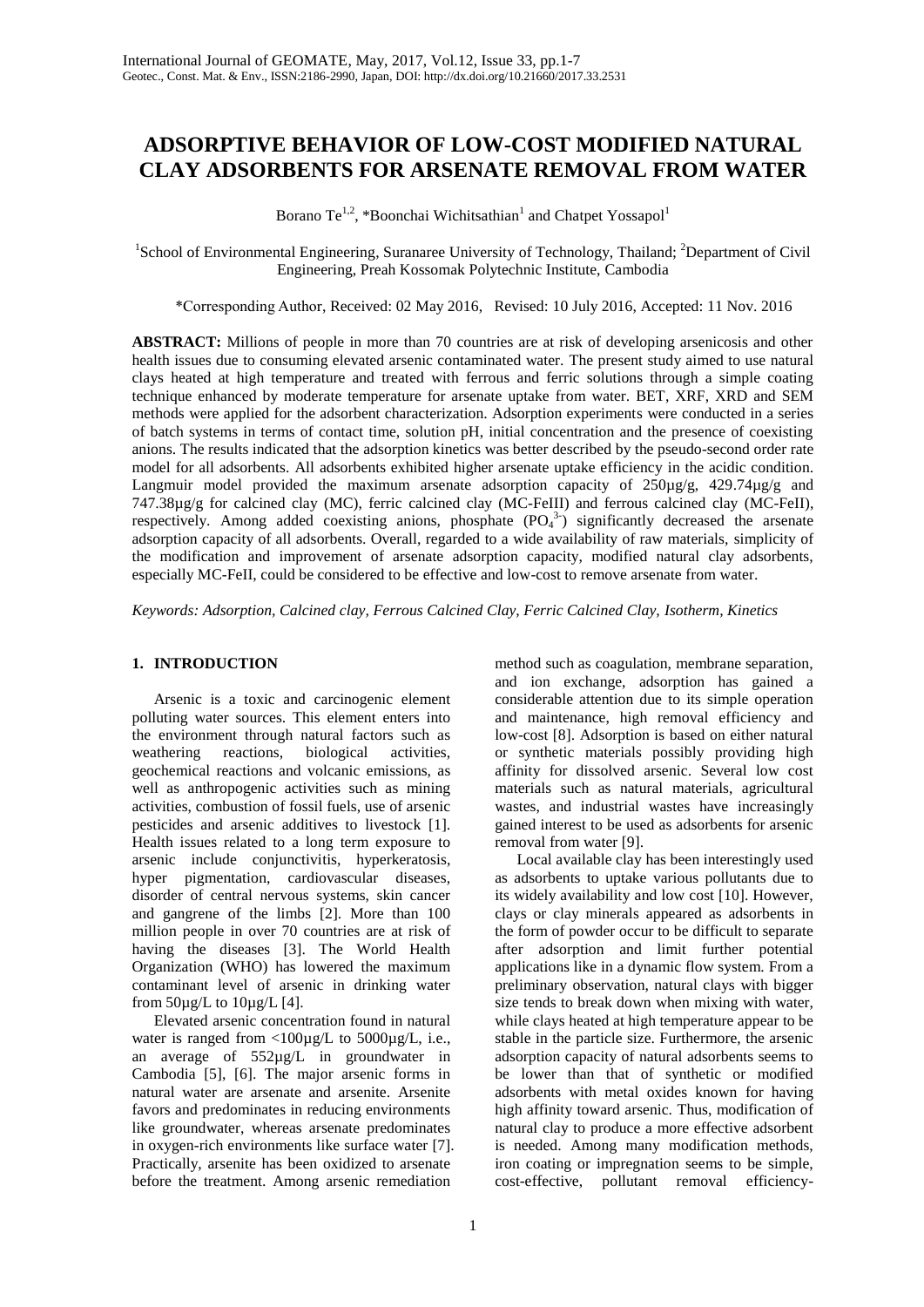improved and gaining more popularity to be applied for developing an efficient adsorbent for pollutant removal.

The objective of this study was to treat natural clays calcined at high temperature with ferrous and ferric solutions through a simple coating technique enhanced by heating at moderate temperature. The developed adsorbents were applied to adsorb arsenate from water. The experimental parameters such as contact time, initial concentration, solution pH and coexisting anions were investigated.

#### **2. MATERIALS AND METHODS**

#### **2.1 Chemical Reagents**

All experiments were conducted with chemicals of analytical grade without further purification. Arsenate stock solution (100 mg/L) was prepared by dissolving  $Na<sub>2</sub>HAsO<sub>4</sub>·7H<sub>2</sub>O$ (Sigma Aldrich, USA) in deionized (DI) water.  $FeSO<sub>4</sub>·7H<sub>2</sub>O$  and  $FeCl<sub>3</sub>·6H<sub>2</sub>O$  were used for developing ferrous and ferric solutions, developing respectively. NaOH and HCl were used to create alkaline and acidic solutions, respectively, for pH adjustment. NaCl, NaNO<sub>3</sub>, NaHCO<sub>3</sub>, Na<sub>2</sub>CO<sub>3</sub>,  $Na<sub>3</sub>SO<sub>4</sub>$ , and  $Na<sub>3</sub>PO<sub>4</sub>$  were used for obtaining anions Cl<sup>-</sup>, NO<sub>3</sub><sup>-</sup>, HCO<sub>3</sub><sup>-</sup>, CO<sub>3</sub><sup>2</sup>-, SO<sub>4</sub><sup>2</sup>-, and PO<sub>4</sub><sup>3-</sup>, respectively. To prevent chemical interferences, all needed glassware and apparatus were washed with DI water and exposed to a 5% nitric acid solution overnight prior to being used in the experiments.

## **2.2 Preparation and Characterization of Adsorbents**

Natural clay, collected from Dan Kwian District, Nakhonratchasima 30000, Thailand, was manually cleaned and ground for the particle size of 0.45-0.85mm. The natural clay was then calcined at 550˚C for 4 to 5h in a muffle furnace. The calcined clay was labeled as MC. The modification process was conducted with ferrous or ferric solutions as follow: twenty gram (20g) of MC was added to 100 mL of 0.25M FeCl<sub>3</sub> $\cdot$ 6H<sub>2</sub>O or  $0.25M$  FeSO<sub>4</sub> $·7H<sub>2</sub>O$ . The mixture was magnetically stirred on a hot plate with temperature of 60˚C under agitation speed of 250 rpm for 24h. The suspension was dried at 105˚C for 24h and then further heated at 350˚C for 3h to ensure higher effective affinity of iron. After being cooled to room temperature, the products were washed with DI water until no reddish color or precipitate formed upon addition of a few drops of 1:10-phenanthroline. The ferrous and ferric coated calcined clays were labeled as MC-FeII and MC-FeIII, respectively. The adsorbents were kept in dry and clean plastic containers for further uses.

The chemical composition was determined by the Energy Dispersive X-ray Fluorescence (EDS-XRF, HORIBA Ltd., Japan). The mineralogical phases were analyzed by the X-ray diffraction method with the Bruker XRD (D2-PHASER). The surface morphology were examined by a scanning electron microscope (SEM, JSM-6010LV, JEOL, Japan). The surface area, pore volume, and average pore diameter were obtained from the nitrogen adsorption-desorption isotherm data at 77K with the Brunauer-Emmett-Teller (BET) methods using the BET analyzer (BELSORP Mini II, BEL Inc., Japan). The samples were outgassed by heating at 60°C for 24 h under  $N_2$  flow using the pretreatment instrument, BELSORP Mini II (BEL Inc. Japan). The point of zero charge  $(pH_{pzc})$  was evaluated by plotting the initial pH versus the equilibrium pH (using 0.01M NaCl as background electrolyte with the equilibrium time of 72h) [11].

#### **2.3 Adsorption Experiments**

Adsorption experiments were conducted in a series of batch modes at room temperature  $(25\pm1°C)$ . The mixtures between adsorbents and adsorbate were agitated at 200 rpm on a horizontal mechanical shaker. The supernatant was filtered through 0.22 µm syringe filters and the filtrates were acidified with concentrated nitric acid (65%) and stored at 4˚C until the time for arsenate measurement. The measurements were carried out within 24h. Arsenate concentration was measured by ICP-OES (Optima 8000, PerkinElmer, USA) using a wavelength of 193.7nm. The contact time was conducted by mixing 10g/L of the adsorbents with 25mL of the 500µg/L arsenate solution ( $pH=7 \pm 0.1$ ) from 0 to 72h. The effect of solution pH was investigated in the pH range of 3 to 11. Isotherm study was carried out by varying arsenate concentrations from 100 to 10000µg/L. The effect of coexisiting anions was investigated by adding a certain amount of anions to 500µg/L arsenate solution. Each experiment was conducted in duplicate and the average was reported. The arsenate adsorption efficiency and capacity were calculated with the following equations:

$$
P = \frac{(C_o - C_t)}{C_o} \times 100
$$
 (1)

$$
q_e = \frac{(C_o - C_e) \times V}{M}
$$
 (2)

where P is the adsorption efficiency  $(\%)$ ;  $q_e$  is the adsorption capacity at equilibrium ( $\mu$ g/g); C<sub>o</sub>, C<sub>t</sub> and C*e* are the arsenate concentration at initial, particular and equilibrium time  $(\mu g/L)$ , respectively; V is the adsorbate volume (L); and M is the mass of adsorbents (g).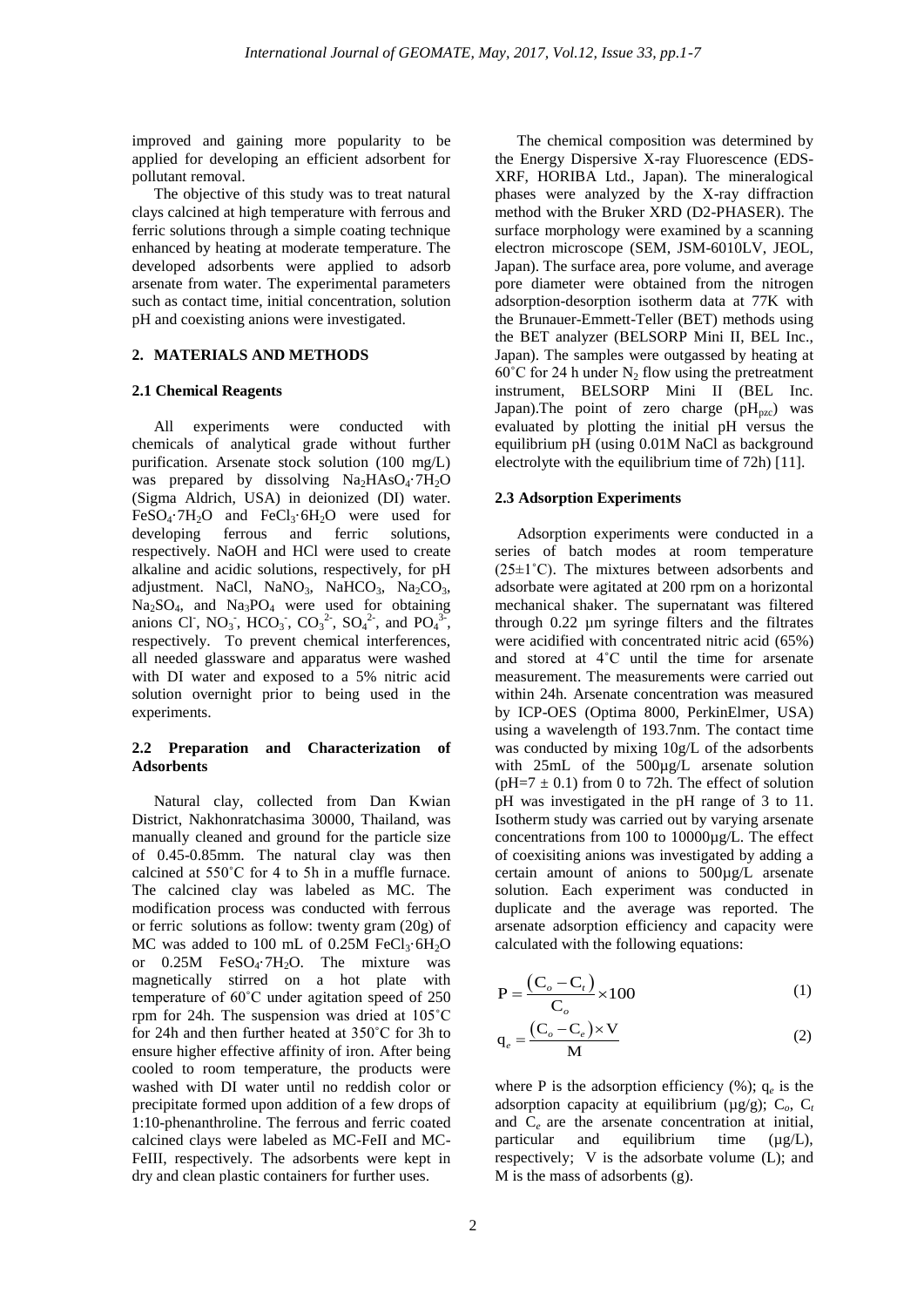#### **3. RESULTS AND DISCUSSION**

#### **3.1 Characterization of Adsorbents**

The characteristic analysis of the physicochemical properties of the adsorbents is illustrated in Table 1. The results indicated that the main chemical constituents of all the adsorbents were silicate (SiO<sub>2</sub>), alumina  $(AI_2O_3)$  and iron oxide  $(Fe<sub>2</sub>O<sub>3</sub>)$ . After a long time exposure to ferrous solution ( $pH=3.08$ ) and ferric solution ( $pH=1.28$ ), the percentage of silica and alumina of MC-FeII and MC-FeIII were observed to be lower than those of MC. This could be explained by the occurrence of corrosion due to the acidic behavior of iron solutions. However, an increase of iron oxide was observed for modified adsorbents compared to that of MC (roughly 1.5 and 2 times for MC-FeII and MC-FeIII, respectively). This indicated that applied iron coating technique in this study successfully improved iron content.

The surface area of MC, MC-FeII and MC-FeIII were  $41.69 \text{m}^2/\text{g}$ , 55.41m<sup>2</sup>/g and 55.99m<sup>2</sup>/g, respectively. The improvement of surface area after the treatment was due to the open space by acidic corrosion. It was consistent with the increase of total pore volume. All adsorbents exhibited the mean pore size within 2 to 50 nm, indicating that the materials are relatively mesoporous according to the pore classification recommendation of the International Union of Pure and Applied Chemistry [12].

XRD pattern analysis of the adsorbents is presented in Fig. 1. The pattern of all adsorbents was almost identical. However, the intensity to develop peaks for the modified adsorbents increased and the development of new peaks was observed for MC-FeIII. This may be contributed to the increase in the amount of iron oxide on the surface. The main composting minerals for the adsorbents include quartz, illite-montmorillonite, kaolinite and hematite.

Table 1 The physico-chemical properties of MC, MC-FeII, and MC-FeIII

| Properties                     | МC    | MC-FeII | MC-FeIII |
|--------------------------------|-------|---------|----------|
| SiO <sub>2</sub>               | 71.25 | 68.34   | 68.63    |
| $Al_2O_3$                      | 20.51 | 20.07   | 16.55    |
| Fe <sub>2</sub> O <sub>3</sub> | 5.585 | 8.361   | 11.77    |
| $S_{BET}(m^2/g)$               | 41.69 | 55.41   | 55.99    |
| $a_T$ (cm <sup>3</sup> /g)     | 0.059 | 0.067   | 0.068    |
| $a_0$ (nm)                     | 5.712 | 4.807   | 4.799    |
| $pH_{pzc}$                     | 6.3   | 5.9     | 5.1      |

Note:  $S_{BET}$  = Surface area;  $a_T$  = Total pore volume;  $a_0$  = Mean pore diameter





Figure 2 shows the surface morphological feature of MC, MC-FeII and MC-FeIII analyzed by SEM.



Fig. 2 SEM analysis of (a) MC, (b) MC-FeII, and (c) MC-FeIII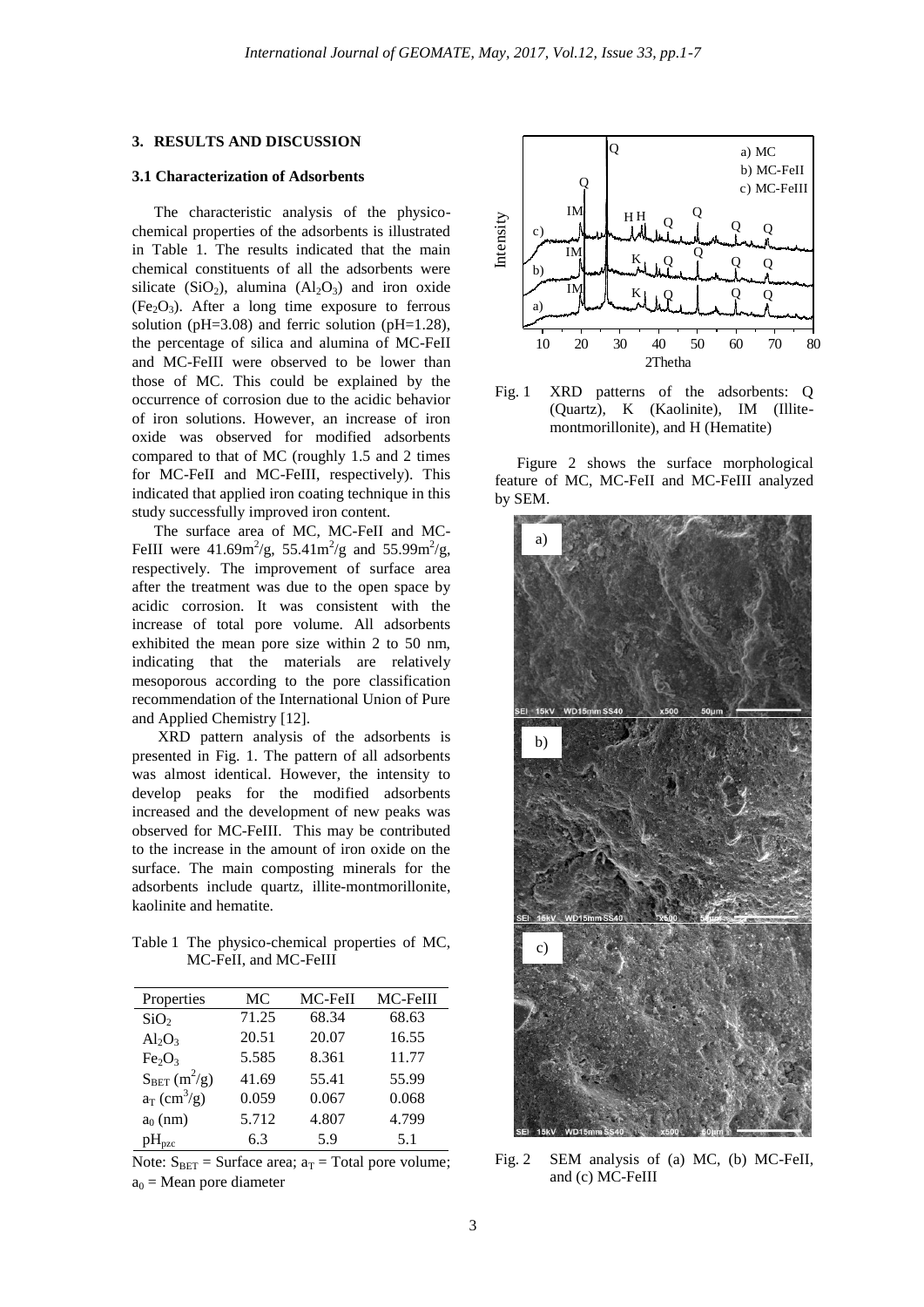A pretty smooth with few rough particle attachments was observed on the surface of MC, that could be a result of exposure of silica to high temperature. Surface features of MC-FeII and MC-FeIII were similar with the occurrence of several concave shapes and many small pores. This was strongly supportive to the corrosion effect of iron solutions.

#### **3.2 Kinetic Studies**

Figure 3 shows the effect of time dependent for arsenate adsorption onto the adsorbents. Within the first 18h, all adsorbents expressed fast adsorption toward arsenate in the aqueous solution. Later, the uptake rate was insignificantly improved and reached the equilibrium with 72h. This was due to having more active sites initially and later filled up.

Pseudo-first order and pseudo-second order models were applied to predict the kinetic data. Their non-linearized equations can be expressed as follow:

Pseudo-1<sup>st</sup> order: 
$$
\mathbf{q}_t = \mathbf{q}_e (1 - e^{-\mathbf{k}_1 t})
$$
 (3)

Pseudo-2<sup>nd</sup> order: 
$$
q_t = \frac{q_e^2 k_2 t}{1 + q_e k_2 t}
$$
 (4)

where  $q_t$  ( $\mu$ g/g) is the adsorption capacity at time *t* (h), and  $k_1$  (h<sup>-1</sup>) and  $k_2$  (g· $\mu$ g<sup>-1</sup>·h<sup>-1</sup>) are pseudo-first order and pseudo-second order rate constant, respectively. Kinetic parameters obtained from the kinetic models are presented in Table 2. For all adsorbents, the correlation coefficients  $(R^2)$  of pseudo-second order model were higher than those of pseudo-first order model. Plus, the arsenate adsorption capacity obtained from pseudo-second order model  $(q_{e,cal})$  was comparable to the arsenate adsorption capacity from the experiment  $(q_{e,exp.})$ .



Fig. 3 Effect of contact time and its fitting model for arsenate adsorption efficiency by the adsorbents

Table 2 Kinetic parameters for arsenate adsorption onto the adsorbents

| Models                                       | МC    | MC-FeII | MC-FeIII |  |  |
|----------------------------------------------|-------|---------|----------|--|--|
| $q_{e, exp.} (\mu g/g)$                      | 36.00 | 49.05   | 45.51    |  |  |
| Pseudo-1 <sup>st</sup> order model           |       |         |          |  |  |
| $q_{e, cal.} (\mu g/g)$                      | 33.54 | 44.08   | 41.00    |  |  |
| $k_1(h^{-1})$                                | 0.092 | 0.763   | 0.378    |  |  |
| $R^2$                                        | 0.972 | 0.883   | 0.945    |  |  |
| Pseudo-2 <sup>nd</sup> order model           |       |         |          |  |  |
| $q_{e,cal}$ ( $\mu g/g$ )                    | 38.09 | 49.77   | 46.34    |  |  |
| $k_2$ (g.µg <sup>-1</sup> .h <sup>-1</sup> ) | 0.004 | 0.014   | 0.009    |  |  |
| $R^2$                                        | 0.986 | .999    | 0.998    |  |  |

Thus, kinetic data were well described by pseudosecond order model. This suggests that the adsorbate and adsorbents exchange or share electron and the surface properties of adsorbents and adsorbate concentration play significant roles in controlling the uptake rate [13].

## **3.3 Isotherm Studies**

Langmuir and Freundlich models were applied to fit the isotherm data. Their non-linearized equations are represented as follow:

$$
\text{Langmuir:} \quad \mathbf{q}_e = \frac{\mathbf{q}_m \mathbf{K}_L \mathbf{C}_e}{1 + \mathbf{K}_L \mathbf{C}_e} \tag{5}
$$

$$
\text{Freundlich:} \quad \mathbf{q}_e = \mathbf{K}_{\mathbf{F}} \mathbf{C}_e^{1/n} \tag{6}
$$

where  $q_m(\mu g/g)$  is the maximum adsorption capacity based on Langmuir equation;  $K_L$  (L/ $\mu$ g) is Langmuir constant;  $K_F$  and *n* are the adsorption coefficient from Freundlich equation. Figure 4 shows the plots of the models for obtaining the isotherm parameters.



Fig. 4 Isotherm models for arsenate adsorption by the adsorbent

The calculated isotherm parameters including the maximum arsenate adsorption capacity are summarized in Table 3.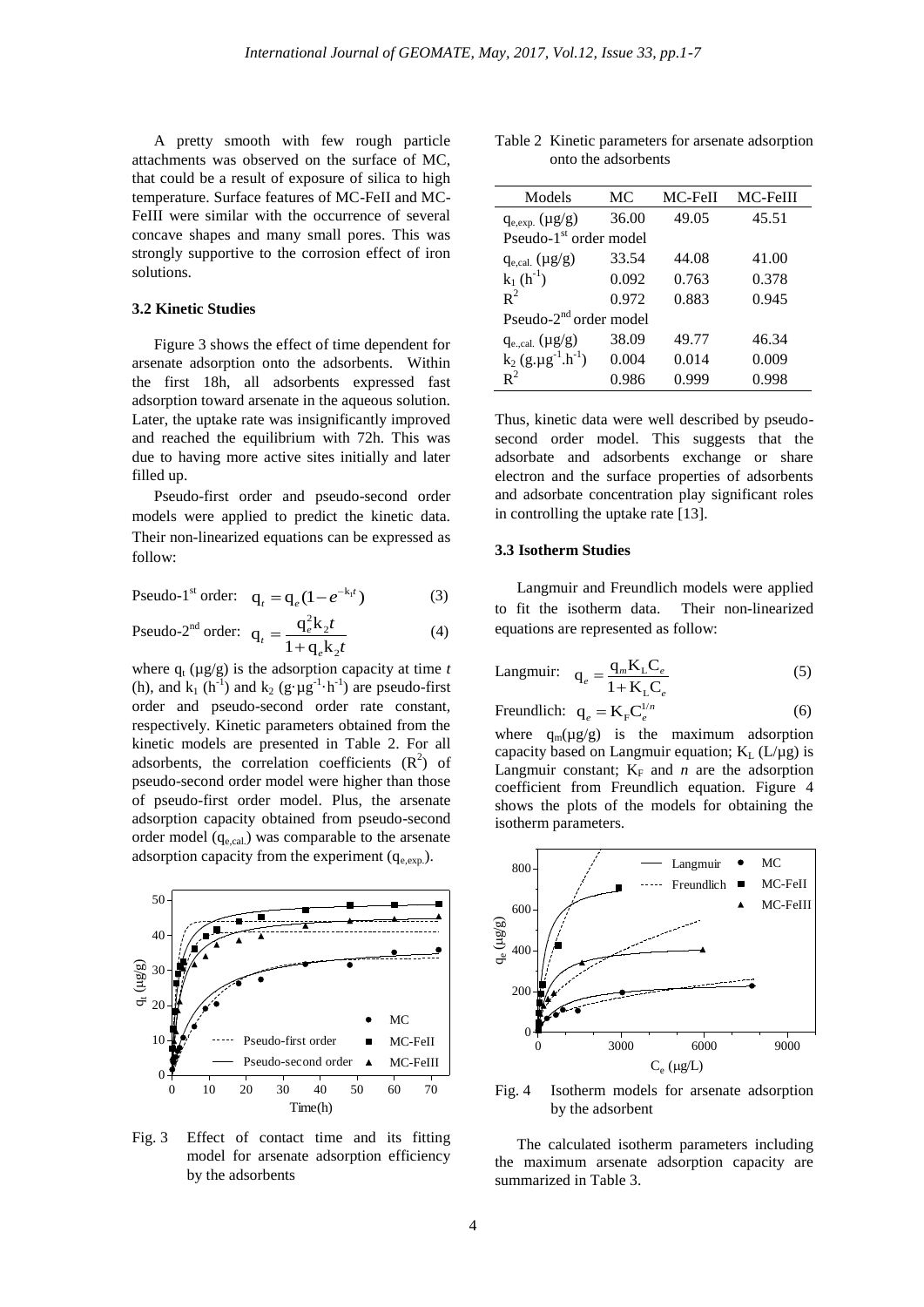| Models         | МC     | MC-FeII | MC-FeIII |
|----------------|--------|---------|----------|
| Langmuir       |        |         |          |
| $q_{m}$        | 250.00 | 747.38  | 429.74   |
| $K_{L}$        | 0.0012 | 0.0043  | 0.0025   |
| $R^2$          | 0.9556 | 0.9801  | 0.9883   |
| Freundlich     |        |         |          |
| 1/n            | 0.4427 | 0.5584  | 0.4765   |
| $\rm K_F$      | 4.9413 | 11.989  | 8.7845   |
| $\mathbf{R}^2$ | 0.9887 | 0.9619  | 0.9438   |

Table 3 Isotherm parameters for arsenate adsorption by the adsorbents

The results indicated that MC-FeII and MC-FeIII were better fitted to Langmuir model due to the higher values of correlation coefficient  $(R^2)$ . However, MC was well described by Freundlich model. This implied that MC possessed a heterogeneous surface with multi layers adsorption for arsenate. The improvement of iron contents of MC-FeII and MC-FeIII seems to overpass the uptake capacity of other parallel existing minerals and possibly provided a monolayer arsenate adsorption on the their homogeneous surface without having any interaction between adsorbed adsorbate [14]. The maximum arsenate adsorption capacity from Langmuir models were 250µg/g, 747.38µg/g and 429.74µg/g for MC, MC-FeII and MC-FeIII, respectively.

The type of isotherm can be evaluated using the value of a separation factor constant and Freundlich constant (1/n). A separation factor constant  $(R<sub>L</sub>)$  is expressed as follow:

$$
R_{L} = 1/(1 + K_{L}C_{o})
$$
\n(7)

The adsorption process is irreversible if  $R<sub>L</sub>=0$ , favorable if  $0 < R_L < 1$ , linear if  $R_L = 1$  and unfavorable if  $R_1>1$  and the adsorption is favorable when 0<1*/n*<1, irreversible when 1*/n*=1 and unfavorable when 1*/n*>1 [15]. For all adsorbents, 1/n values were within 0-1. With the studied arsenate range, R<sub>L</sub> were 0.07-0.89, 0.02-0.67 and 0.04-0.79 for MC, MC-FeII and MC-FeIII, respectively. This implied adsorbents expressed favorably adsorption toward arsenate.

#### **3.4 Effect of pH**

The effect of solution pH on the arsenate adsorption onto MC, MC-FeII and MC-FeIII is presented in Fig. 5. All the adsorbents shared a similar pattern of the adsorption efficiency over the studied pH range. The arsenate adsorption efficiency gradually decreased for pH from 3 to 7. When pH was beyond 7, the decrease was significantly improved and the dramatically decline was observed for pH 11.



Fig. 5 Effect of initial arsenate solution pH on the adsorption of the adsorbents

The results could be reasoned by the surface properties of the adsorbents and arsenate speciation with various pH values. The surface of the adsorbent was more positively charged for pH  $\rm < pH_{\rm{pzc}}$  and predominated the negative charge for  $pH > pH_{pzc}$  [16]. Arsenate mainly exists in water as  $H_3AsO_4$  at pH less than 2.2,  $H_2AsO_4$  at pH between 2.2 and 6.98,  $HAsO<sub>4</sub><sup>2</sup>$  at pH between 6.98 and 11.5, and  $AsO<sub>4</sub><sup>3</sup>$  at pH above 11.5 [1]. The point of zero charge ( $pH_{pzc}$ ) for MC, MC-FeII and MC-FeIII were 6.3, 5.9 and 5.1, respectively (Table 1). Apparently, the repulsive force between the adsorbents and the adsorbate is most probably responsible for the decrease of arsenate uptake from the solution at higher pH values.

#### **3.5 Effect of coexisting anions**

The effect of coexisting anions on the arsenate adsorption by the adsorbents were conducted by separately adding 0.1mM of univalent anions (Cl<sup>-</sup>,  $NO_3$ , HCO<sub>3</sub>), bivalent anions  $(CO_3^2$ ,  $SO_4^2$ ) and trivalent anion  $(PO_4^3)$  to  $500\mu g/L$  of arsenate solution. The arsenate adsorption efficiency in the presence of each individual anion is shown in Fig. 6.



Fig. 6 Effect of co-existing anions on the arsenate removal using the adsorbents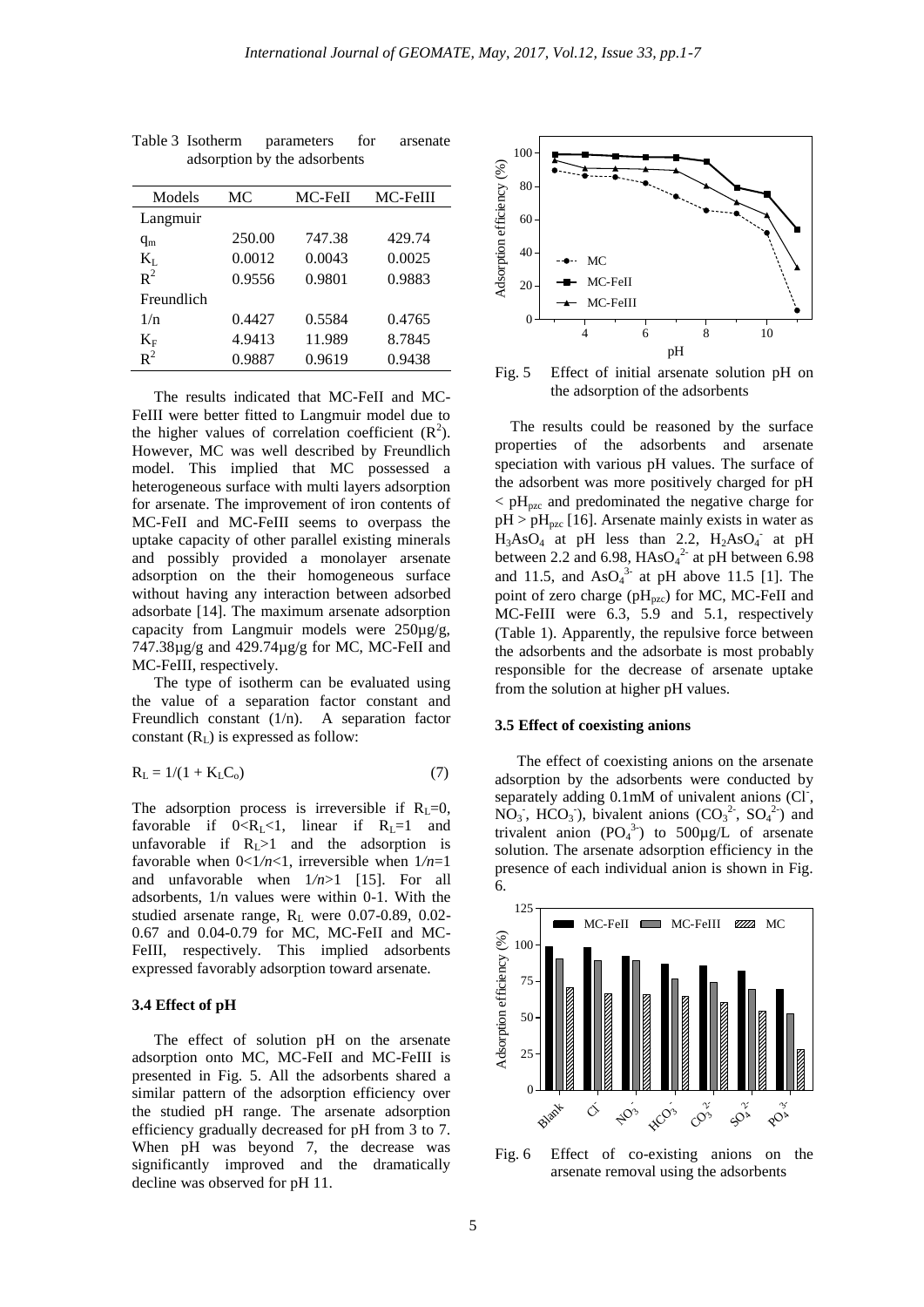The results showed that a similar trend of influence on the arsenate efficiency was observed for all adsorbents. The presence of univalent anions showed less reduction in arsenate adsorption efficiency. The increasing reduction of adsorption efficiency was observed when bivalent anions were added. Trivalent anion  $(PO_4^3)$ significantly influenced on decreasing the arsenate adsorption efficiency. The competition for active sites on the surface of the adsorbents could be a reason for remarkably reduction of arsenate adsorption efficiency in case of  $PO<sub>4</sub><sup>3</sup>$ . Phosphate shares similar chemical properties to arsenic and easily attaches to iron hydroxide to form an innersphere complex compared to arsenic [17], [18].

## **4. CONCLUSION**

Natural clay could be stabilized the particle size by calcination. Iron impregnation on MC improved the iron oxide content for MC-FeII and MC-FeIII, as well as their adsorption efficiency. Pseudo-second order model was more suitable for fitting the kinetic data for all adsorbents. Both applied isotherm models were suitable to describe the isotherm data for MC adsorbent. Langmuir was better in case of iron modified adsorbents. All adsorbents exhibited high arsenate adsorption efficiency at lower initial solution pH and significant reduction occurred at high pH value. The introduced coexisting anions influenced on the arsenate adsorption efficiency of all adsorbents in the following order: trivalent> bivalent> univalent anions. Modified adsorbents, particularly MC-FeII and MC-FeIII, were easily and economically produced that could be effective and low-cost adsorbents to remove arsenate from water.

## **5. ACKNOWLEDGEMENTS**

The authors gracefully thank the Center for Scientific and Technological Equipment, Cooperative Education and Career Development, and School of Environmental Engineering, Institute of Engineering, Suranaree University of Technology, Nakhon Ratchasima 30000, Thailand.

# **6. REFERENCES**

- [1] Mohan D and Pittman Jr. CU, "Arsenic removal from water/wastewater using adsorbents—a critical review", J Hazard Matter, vol. 142, 2007, pp.1-53.
- [2] Goswami A, Raul PK, and Purkait MK, "Arsenic adsorption using copper (II) oxide nanoparticles", Chemical Engineering

Research and Design, vol. 90, 2012, pp. 1387- 1396.

- [3] Brammer H and Ravenscroft P, "Arsenic in groundwater: a threat to sustainable agriculture in South and South-east Asia", Environment International, vol. 35, 2009, pp. 647-654.
- [4] Glocheux Y, Pasarín MM, Albadarin AB, Allen SJ, and Walker GM, "Removal of arsenic from groundwater by adsorption onto an acidified laterite by-product", Chemical Engineering Journal, vol. 228, 2013, pp. 565- 574.
- [5] WHO, "Environmental Health Criteria 224: Arsenic and Arsenic Compounds", Geneva, 2001, pp. 28.
- [6] Luu TTG, Sthiannopkao S, and Kim KW, "Arsenic and other trace elements contamination in groundwater and a risk assessment study for the residents in the Kandal Province of Cambodia", Environmental International, vol. 35, 2009, pp. 455-460.
- [7] Genç-Fuhrman H, Bregnhøj H, and McConchie D, "Arsenate removal from water using sand–red mud columns", Water Research, vol. 39, 2005, pp. 2944-2954.
- [8] Mahmood T, Din SU, Naeem A, Mustafa S, Waseem M, and Hamayun M, "Adsorption of arsenate from aqueous solution on binary mixed oxide of iron and silicon", Chemical Engineering Journal, vol. 192, 2012, pp. 90-98.
- [9] Baig SA, Sheng T, Hu Y, Xu J, and Xu X, "Arsenic removal from natural water using low cost granulated adsorbents: a review", CLEAN–Soil, Air, Water, vol. 43, 2015, pp. 13-26.
- [10]Srinivasan R, "Advances in application of natural clay and its composites in removal of biological, organic, and inorganic contaminants from drinking water", Advances in Materials Sci and Eng, vol. 2011, 2011, pp. 1-17.
- [11] Su J, Huang HG, Jin XY, Lu XQ, and Chen ZL, "Synthesis, characterization and kinetic of a surfactant-modified bentonite used to remove As(III) and As(V) from aqueous solution", J Hazard Matter, vol. 185 2011, pp. 63-70.
- [12] Kuila U, and Prasad M, "Specific surface area and pore size distribution in clays and shales",